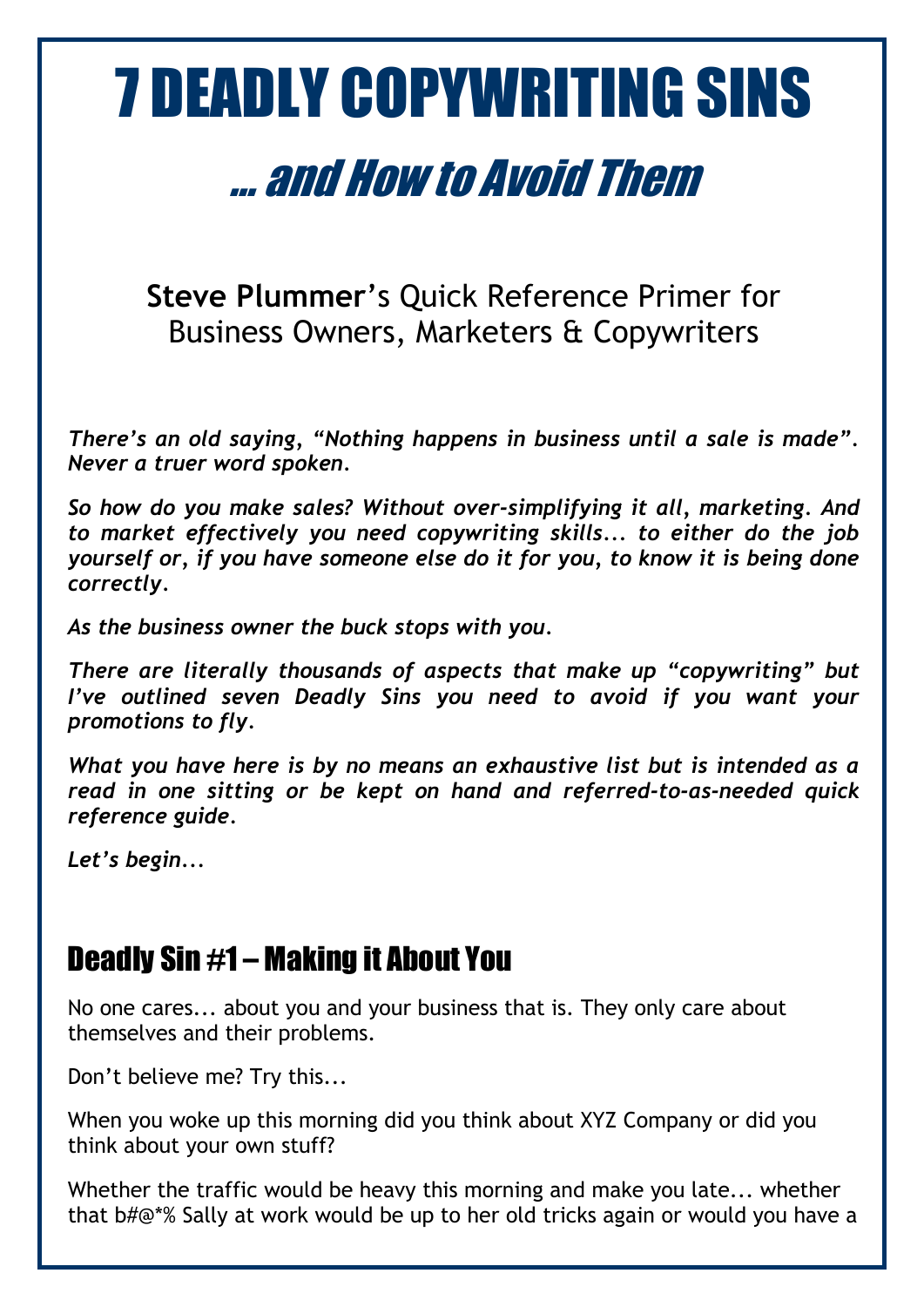nice day... will your partner like the gift you bought... did you remember to put the bins out last night...

See? We all only think about ourselves. Your marketing, sales letter, ad must reflect this truth.

No one cares if you've been serving the local community for 15 years... they are just thinking about themselves and want their problems solved.

Your yardstick MUST be WIIFM: What's In It For Me. Me being your customer. If your marketing doesn't pass this litmus test then serving the local community for 15 years won't matter one little bit.

Remember... WIIFM!

### Deadly Sin #2 – Making it Difficult to Read

Understand this second truth: No one wants to read what you write. So you need to make it easy for them. It has been said the average Australian reading age is that of a Year 8 student (12 or 13 years of age!!!) so your job is to make it as easy for them as you can.

Avoid big words. Use short sentences. If your text is long, break it up with sub heads and strategic changes of font.

No one cares and no one wants to read, so make it about them and presented in such a way they can access your message easily, with a minimum of effort.

#### Deadly Sin #3 – No Call to Action

Use only direct response advertising. DO NOT follow the big companies with their massive budgets who go for branding and exposure. Unless of course you can spare a million dollars a week to compete with the likes of McDonald's.

Direct response ads have a call to action. That way you can measure how effective your ad is. The call to action is what converts browsing readers into buyers. Unless you tell them to call, email, go to a website and order, they'll just move on to the next thing or spend their money elsewhere.

#### Deadly Sin #4 – Weak Offer

Weak offer = weak response. Build value. Make what you're selling irresistible. If you can't get excited by what you're selling and can't see the enormous value